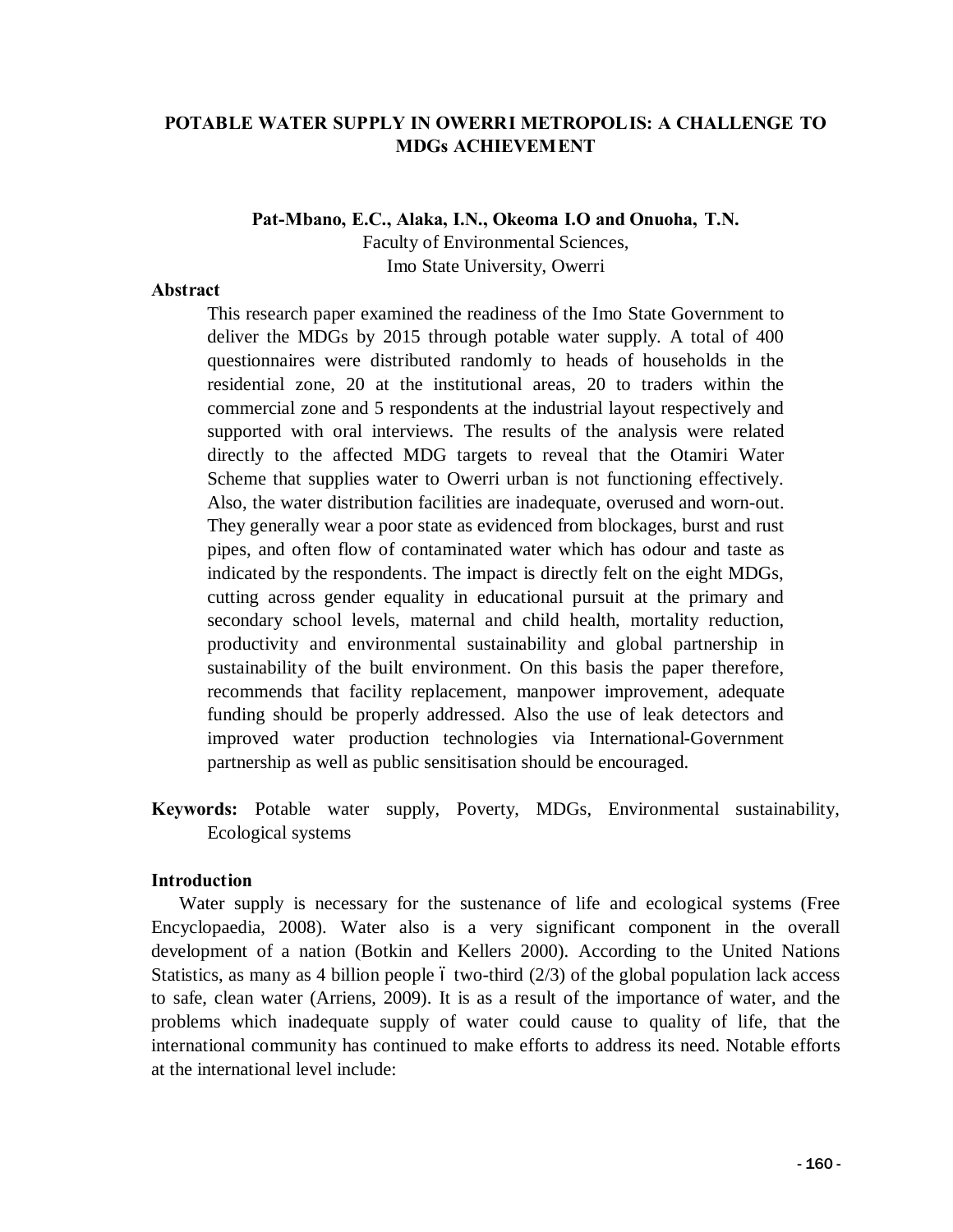- Proclamation of the international drinking 6 water supply and sanitation decade 1981-1990 (World Health Organization, 1987).
- United Nations Expert Group Meeting of strategic approaches to fresh water management (United Nations, 1998).
- Millennium Development Goals Declaration on the halving of number of people who are unable to reach or to afford safe drinking water by 2015. The declaration also aims at discontinuing the unsustainable exploitation of water resources by developing water management strategies at the regional, national, and local levels that promote both equitable access and adequate supplies (United Nations 2001); and
- The international adoption of an  $\tilde{o}$ Action Plan for water $\ddot{o}$  which commits all leaders of the world $\phi$ s wealthiest and most powerful nations to give assistance to poor nations that make political commitment to place safe drinking water and sanitation the top of their poverty eradication in sustainable development (United Nations, 2003).

At the national level, the Nigerian Government has made efforts over the years to address the problems of water supply and management. These include:

- Maintenance of water supply schemes under the regional government by 1950.
- Establishment of State Water Boards/Corporations from 1966 to date. Today, the water boards have been extended to all the 36 states of the Federation and FCT.
- Creation of the Ministry of Water Resources and the eleven River Basin Development Authorities (RBDAs), in 1976. These were charged with the management of water resources in Nigeria (NEST, 1991).
- The launching of the National Policy on Water Supply and Sanitation, to provide sufficient potable water and adequate sanitation to all Nigerians in an affordable and sustainable manner (Federal Government of Nigeria, 2000).

In 1976, when Imo State was created, the defunct Imo State Water Corporation inherited 45 water schemes from the East Central State Water Corporation with an average production capacity of barely 20 litres daily per person (Imo State Government, 2006). To address the problem of inadequate water supply at that time, a master plan for regional water schemes for seven urban areas was proposed. Amongst the seven urban areas, only three (Owerri, Okigwe and Orlu) are in the present Imo State. Of these three, only Owerri regional water scheme was successfully realized and commissioned. World Health Organization (1992) argued that users need to play an important role in the development, implementation, operation and maintenance of the facilities. Therefore, a proper maintenance management system of these water facilities is imperative if we must make significant achievement of the Millennium Development Goals. The paper intends to examine the water facilities in Owerri Urban and how they will help achieve the Millennium Development Goals.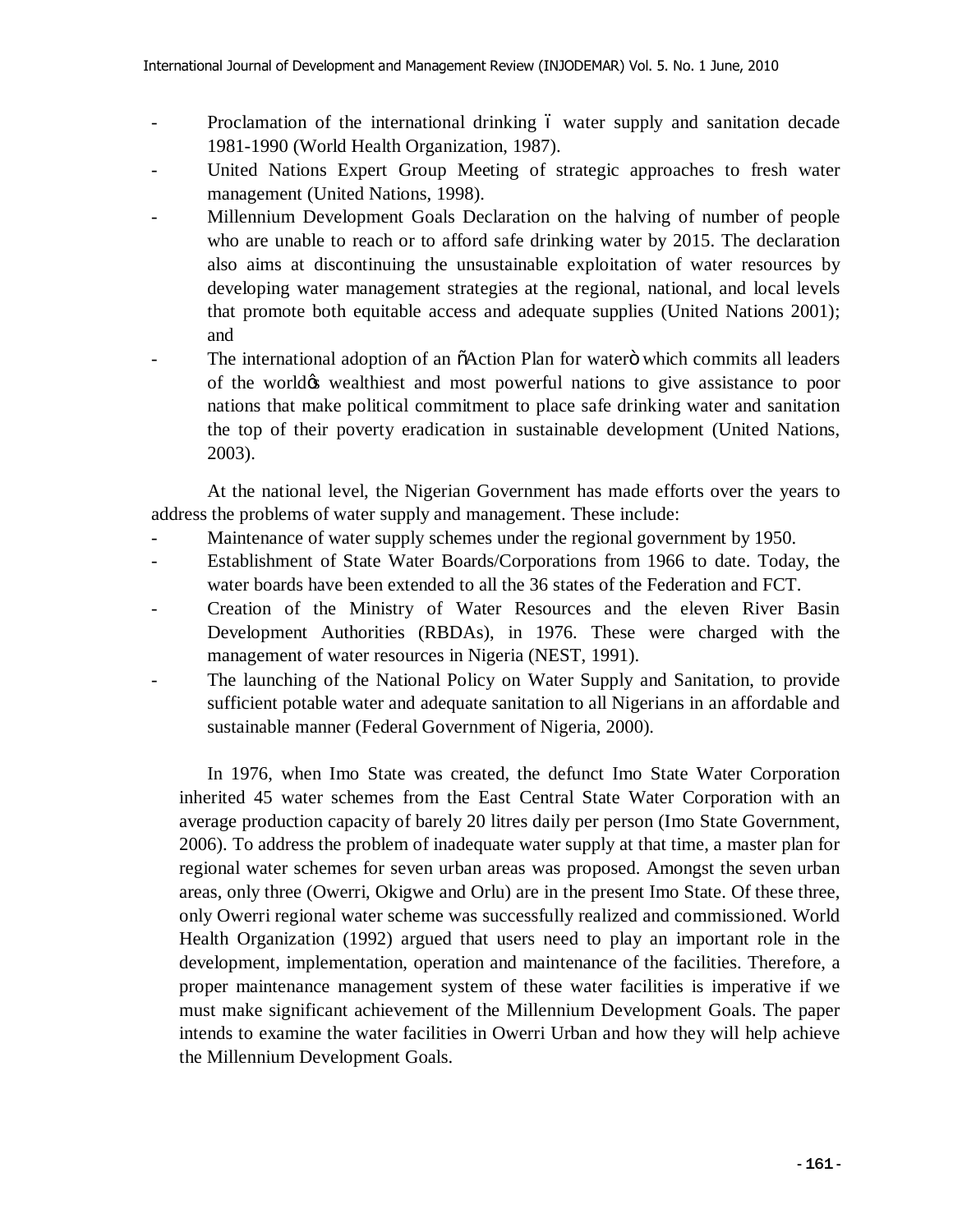### **Statement of Problem**

David (2006) opined that if the quality and quantity of water distribution is harnessed, most of the MDG targets can be met. Unfortunately, the population of Owerri urban has continued to increase rapidly while the water supply in the area has remained grossly inadequate to meet the daily needs of the people. The scarcity of water has greatly affected the production activities in the area. Human services are being delayed. Despite the involvement of the Government, Non-Governmental Organisations and the private sector in water supply and sanitation projects, the quality and quantity of water supply has remained a problem to urban development. No significant attention has also been paid by the Imo State Water Corporation to complete the second phase of the water scheme and the pressure of demand for water resulting from this circumstance has been high. Consequently, there is that fear that the MDGs may be adversely affected if the water facility condition is not in good condition. It is observed that gross inadequacy of water supply is anchored on the maintenance status of these facilities. This paper seeks ways of harnessing the maintenance and management of the water facilities towards achieving the MDGs effectively in Owerri Urban.

## **Methodology**

### **Study Area**

Owerri urban lies on latitude  $5.27^0$ N and longitude  $7.00^0$ E and is located within the tropical climatic zone of Nigeria. The study area has a landmass of  $130 \text{km}^2$ , lying at the junction of two rivers; River Nwaorie and River Otamiri. The population is 271,381 as recorded in the 2006 National Population Census result. The Owerri urban is presently a combination of three local government areas; Owerri North, Owerri West and Owerri Municipal. Its source of public water supply is Otamiri Water Board which is under the maintenance and management of the Imo State Water Corporation.

### **Sampling and Sampling Techniques**

For proper sampling, the study area was divided into residential, commercial, institutional and industrial zones. The residential zone was stratified into 8 strata using the stratified sampling technique and 10 streets were selected from each of the 8 residential strata using simple random sampling technique. Each street has an average of 52 buildings that formed the sample frame and 5 heads of households were sampled from five buildings along each street using systematic sampling technique. A total of 50 heads of households were sampled from each street giving a total of 400 heads of households in the residential zone. The residential strata are World Bank Housing Area, Works Layout, Orji, Ikenegbu Layout, Prefab Housing Area, Aladinma Housing Area, Amakohia and Central Business District (CBD). The commercial zone compromises the Main market and Owerri Relief market. Samples of 20 traders were taken, 10 in each market using systematic random sampling technique. A total of 69 primary schools were identified in the study area comprising of 28 Government owned schools and 41 private schools. Out of these, 20 of them were randomly sampled. There are about 158 hospitals, clinics and maternity homes in the area. The Government owns 5 of them while the rest are privately owned. A sample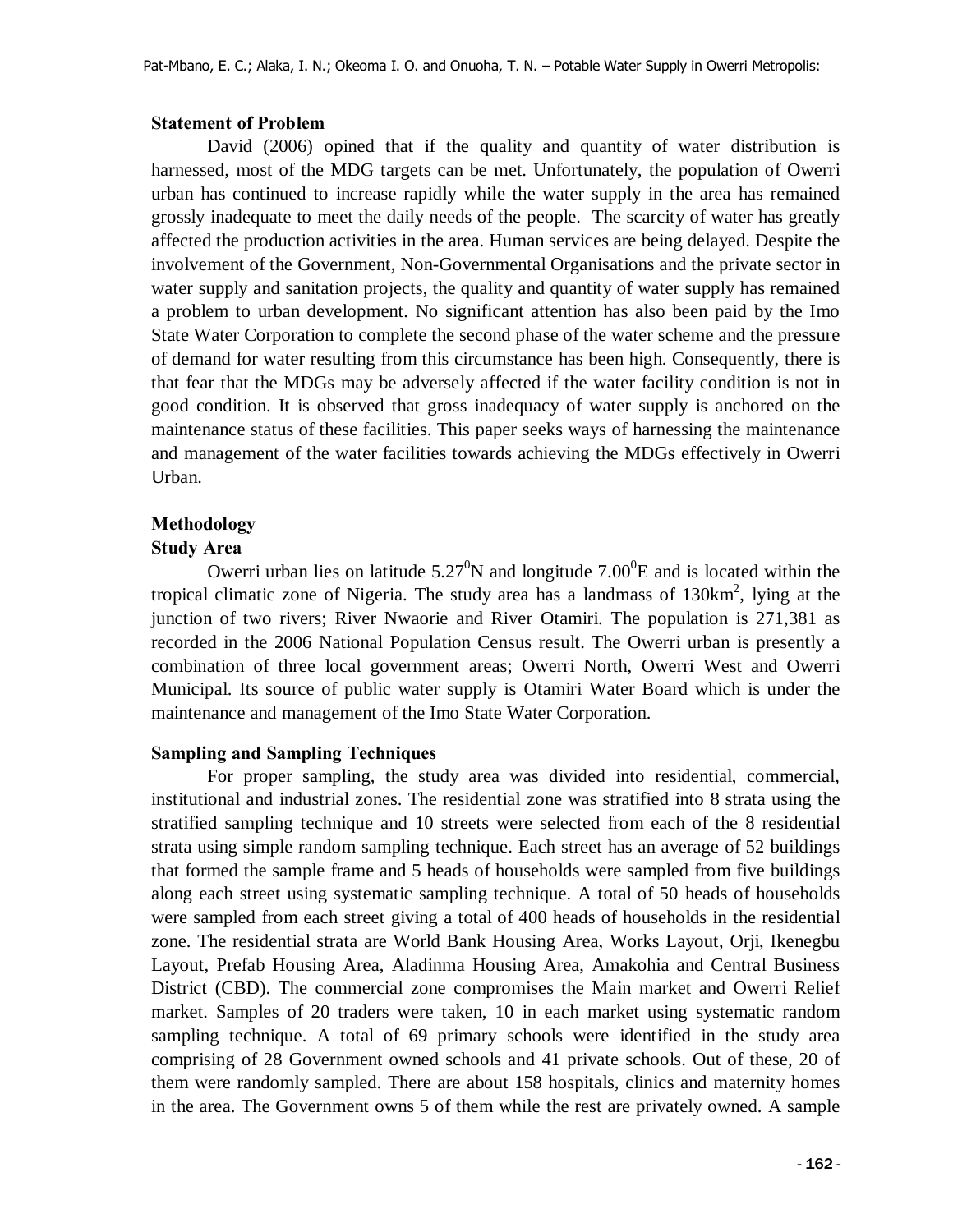of 20 hospitals was taken at random. In this area, 21 industries were identified and 5 were sampled at random. All the individuals selected were sampled with a well-constructed questionnaire, which addressed the present and past conditions of water supply and water facilities in Owerri Urban. Two officials were interviewed at the Imo State Water Corporation. Data collected were analysed using percentages and frequencies and discussed in direct relationship with the affected MDGs.

### **Presentation and Interpretation of Data TABLE 1: REASONS FOR WATER IRREGULARITY IN THE RESIDENTIAL NEIGHBOURHOODS STUDIED.**

|                           | <b>WBHE</b> | <b>WORKS</b><br>$\bf L/OUT$ | <b>ORJI L/OUT</b>        | <b>IKENEGBU</b><br>$LOUT$ | PREFAB H.E | <b>ALADINMA</b><br>H.E | <b>AMAKOHIA</b><br>L/OUT | $\overline{a}$ | <b>TOTAL</b> | DISTRIBUTI<br>ON<br>$\mathcal{S}_{\bullet}$ |
|---------------------------|-------------|-----------------------------|--------------------------|---------------------------|------------|------------------------|--------------------------|----------------|--------------|---------------------------------------------|
| Low<br>pressure           | 29          |                             | $\overline{\phantom{0}}$ |                           | 14         |                        |                          |                | 43           | 10.75                                       |
| <b>Power</b><br>breakdown |             |                             |                          |                           |            | 7                      | 14                       |                | 21           | 5.25                                        |
| Pipe<br>blockage          |             | 6                           | 15                       | $\overline{\phantom{a}}$  | 30         |                        | -                        | 35             | 66           | 16.50                                       |
| Pipe burst                | 13          | 14                          | 26                       | 32                        |            | 42                     | 14                       | 8              | 149          | 37.25                                       |
| Leakage                   |             |                             | 9                        | 14                        |            | $\mathbf{1}$           | 8                        | -              | 32           | 8.00                                        |
| No response               | 8           | 30                          | $\overline{\phantom{a}}$ | $\overline{4}$            | 6          |                        | 14                       | 7              | 69           | 17.25                                       |
| <b>Total</b>              | 50          | 50                          | 50                       | 50                        | 50         | 50                     | 50                       | 50             | 400          | 100                                         |

**SOURCE:** *Field Survey 2009*

Results on table1 above show that pipe burst is the most common reason for the irregularity of water supply in the neighbourhood studied. However, pipe blockage (16. 50%), low pressure (10. 75%) and leakage (8.00%) were also identified as other reasons for water supply irregularities.

#### **TABLE 2: WATER QUALITY IN THE RESIDENTIAL NEIGHBOURHOODS STUDIED.**

|                   | <b>WBHE</b> | LAYOUT<br><b>WORKS</b> | <b>AYOUT</b><br><b>ORJI</b><br>┙ | <b>IKENEGBU</b><br>LAYOUT | <b>PREFAB</b><br>$\mathbf{H}$ . E | <b>ALADINMA</b><br>$\mathbf{H}$ | LAYOUT<br>AMAKOHI<br>$\triangleleft$ | $\overline{a}$ | <b>TOTAL</b> |
|-------------------|-------------|------------------------|----------------------------------|---------------------------|-----------------------------------|---------------------------------|--------------------------------------|----------------|--------------|
| <b>Colourless</b> | 25          | 40                     | 21                               | 23                        | 21                                | 26                              | 20                                   | 22             | 198          |
| <b>Tasteless</b>  | 8           | 29                     | ⇁                                |                           | $\overline{\phantom{0}}$          | 14                              |                                      | 29             | 87           |
| <b>Odourless</b>  | 7           | 29                     | ⇁                                |                           |                                   |                                 |                                      |                | 43           |
| <b>Has Taste</b>  |             |                        | ⇁                                | 50                        |                                   | 30                              |                                      | 21             | 108          |
| <b>Has Odour</b>  |             |                        |                                  | 36                        |                                   |                                 | ⇁                                    |                | 43           |
| <b>Has Colour</b> | ⇁           | 21                     | 14                               | 50                        | 36                                | ⇁                               | 41                                   | 14             | 190          |

**SOURCE:** *Field Survey 2009*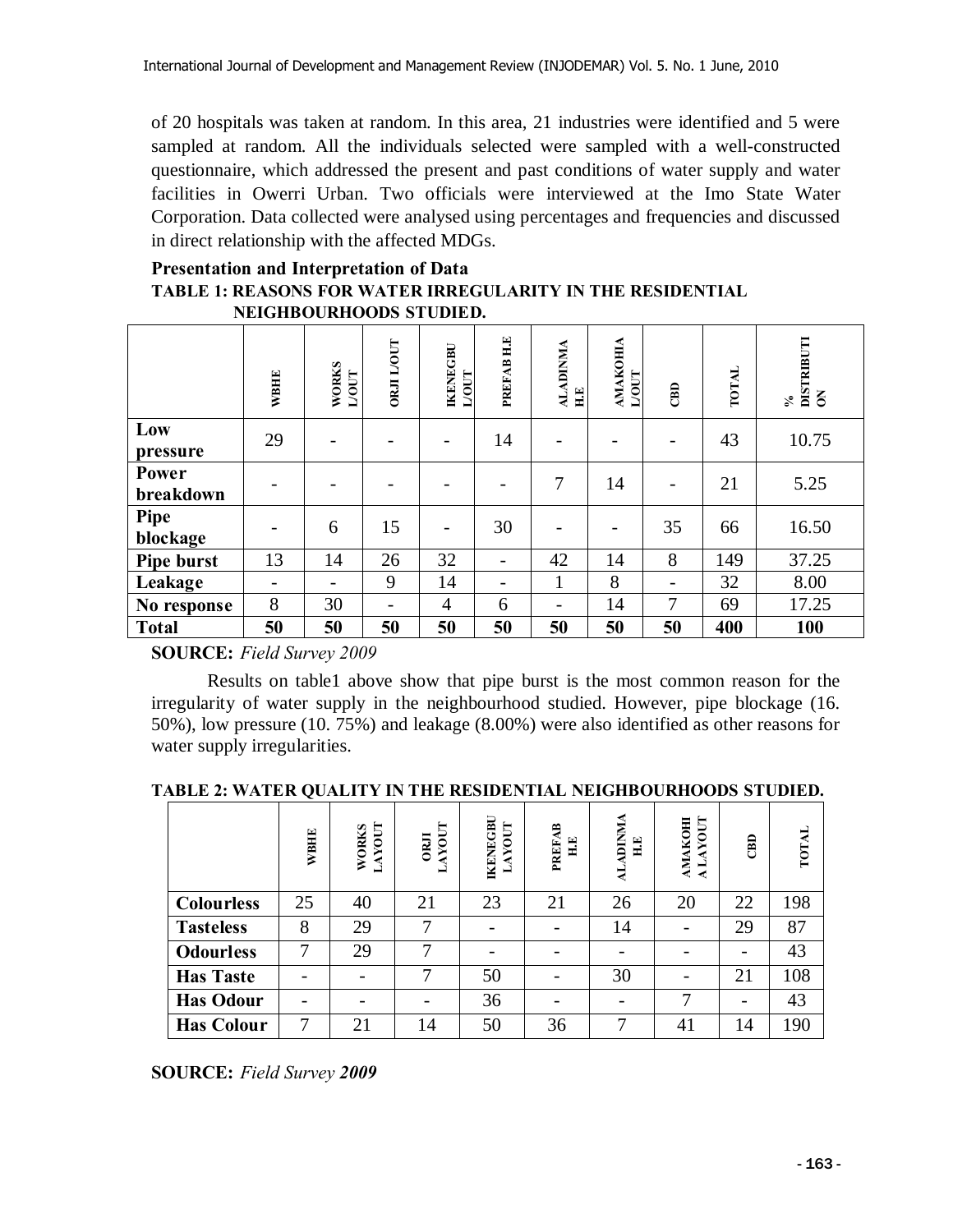From table 2 above, it was found out that the quality of water is good in works layout, Aladinma Housing Estate and the CBD, while the water is bad in Ikenegbu Housing Estate, Prefab Housing Estate and Amakohia layout. However, 190 respondents indicated that the water has colour, 108 indicated that the water has taste. This shows that the water in most cases is not very safe for drinking.

|                    | <b>NO OF RESPONDENTS</b> | <b>PERCENTAGE</b> |
|--------------------|--------------------------|-------------------|
| Daily              |                          | 25                |
| Once in two days   |                          | 25                |
| Once in three days |                          | 20                |
| Once weekly        |                          | 10                |
| Never              |                          | 20                |
| <b>Total</b>       | 20                       | 100               |

**TABLE 3: AVAILABILITY OF WATER IN PRIMARY AND SECONDARY SCHOOLS STUDIED**

**SOURCE:** *Field Survey 2009*

From the study, out of the 20 primary schools sampled as analysed on table 3 above, 20 percent indicated that they are not connected to the water mains so they have never had water (tap or borehole water). Only 25% of the schools have daily supply of water and all of them are private schools that have boreholes within the school compound.

**TABLE 4: RATE OF WATER AVAILABILITY IN THE RESIDENTIAL NEIGHBOURHOODS STUDIED.**

|                            | WB-<br><b>HE</b>         | <b>WORKS</b><br>L/OUT | <b>ORJI</b><br>L/OUT     | <b>IKENE-</b><br><b>GBU</b><br>L/OUT | <b>PREFAB</b><br>H.E     | ALAD-<br><b>INMA H.E</b> | AMAK-<br><b>OHIA</b><br>L/OUT | <b>CBD</b>               | <b>TOTAL</b> | $\frac{0}{0}$<br><b>DISTRIB-</b><br><b>UTION</b> |
|----------------------------|--------------------------|-----------------------|--------------------------|--------------------------------------|--------------------------|--------------------------|-------------------------------|--------------------------|--------------|--------------------------------------------------|
| <b>Daily</b>               | $\overline{\phantom{0}}$ | 13                    |                          | $\overline{a}$                       | $\overline{\phantom{a}}$ | $\overline{\phantom{a}}$ | $\overline{\phantom{a}}$      | $\overline{\phantom{a}}$ | 13           | 3.25                                             |
| <b>Twice</b><br>weekly     | 13                       | 12                    | 14                       | $\overline{a}$                       |                          | 14                       | 14                            | 10                       | 77           | 19.25                                            |
| <b>Thrice</b><br>weekly    | 15                       | 15                    | $\overline{\phantom{0}}$ | 30                                   | $\overline{\phantom{0}}$ | 26                       | 22                            | 25                       | 133          | 33.25                                            |
| Once a<br>week             | 05                       | 06                    |                          | 13                                   | 12                       | $\overline{\phantom{a}}$ | 06                            | 05                       | 47           | 11.75                                            |
| Rarely<br>flows            | 14                       | 02                    | 06                       | $\overline{7}$                       | 18                       | 08                       |                               | $\overline{\phantom{0}}$ | 55           | 13.75                                            |
| N <sub>0</sub><br>response | $\overline{\phantom{0}}$ |                       | 03                       | $\overline{\phantom{a}}$             | $\overline{\phantom{a}}$ | 02                       | 08                            | 03                       | 16           | 4.00                                             |
| <b>Total</b>               | 50                       | 50                    | 50                       | 50                                   | 50                       | 50                       | 50                            | 50                       | 400          | 100                                              |

**SOURCE:** *Field Survey 2009*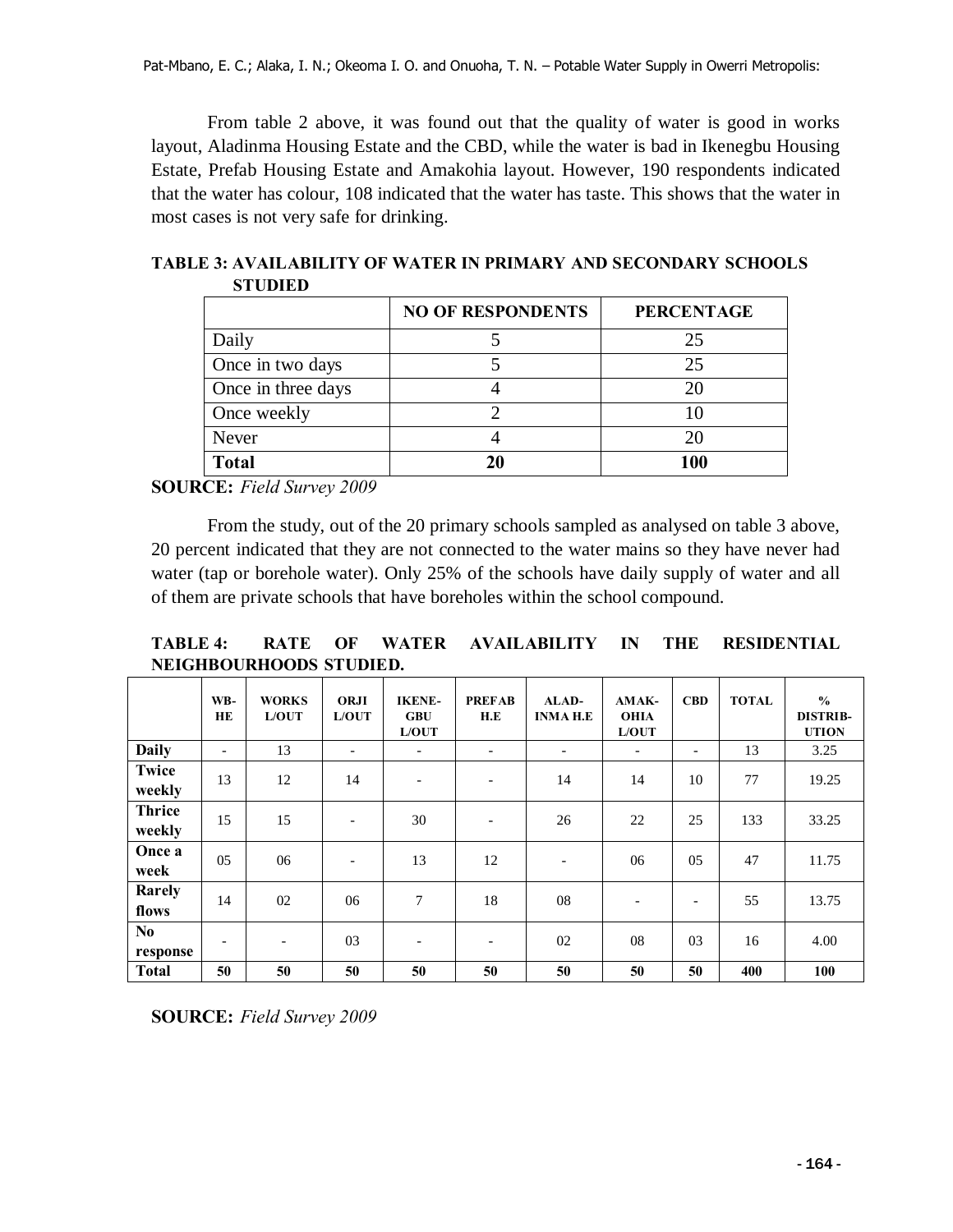International Journal of Development and Management Review (INJODEMAR) Vol. 5. No. 1 June, 2010

In all the layouts in table 4 above, only Works Layout has water daily while the availability of water in other neighbourhoods vary from once a week to thrice a week. This implies a significant level of inadequacy of the water supply in most residential neighbourhoods in Owerri urban.

|                 | <b>NO OF RESPONDENTS</b> | <b>PERCENTAGE</b> |  |  |
|-----------------|--------------------------|-------------------|--|--|
| Tap water       |                          |                   |  |  |
| <b>Borehole</b> |                          |                   |  |  |
| Tap water &     |                          | 30                |  |  |
| <b>Borehole</b> |                          |                   |  |  |
| <b>Total</b>    |                          | 100               |  |  |

**TABLE 5: MAJOR WATER SOURCE IN THE HOSPITALS STUDIED**

### **SOURCE:** *Field Survey 2009*

In table 5 above, the major source of water in the hospitals is the pipe-borne water.

#### **4. Discussion of Findings**

### **GOAL 1: ERADICATE EXTREME POVERTY AND HUNGER**

**TARGET [1]:Halve between 1990 and 2015, the Proportion of People who Suffer from Hunger.**

# **TARGET [2]: Achieve full and productive employment and decent work for all, including women and young people.**

It was observed that water supply in Owerri Urban was irregular as seen on table 1. Many water factories were established within the study area and this has created a lot of employment opportunities for people that its constant supply can go a long way in alleviating abject poverty in the urban area. Poor immigrants, especially those from the rural areas easily get themselves engaged in production and retailing of bottled and sachet water in the urban areas. This group of urban poor sustain themselves with this water business. In circumstances where there is scarcity of water, this same group searches for water, which they sell to homes to earn a living. A number of them also engage in some informal activities where water serves as a raw material e.g. car washing, block moulding etc.

From the study carried out in Owerri Urban, it was revealed that water supply is irregular and most times unavailable. Based on the analysis on table 1; 37,25% of the respondents indicated that pipe burst was responsible for water shortage while 16,50% admitted that the cause was as a result of blockage of pipes. In some cases as revealed in table 2, the water may not be of very high quality. This is as a result of high pressure from the water works, which causes the old and faulty water pipes to burst. This affects the productivity of those engaged in water production and the income level of those selling water. Furthermore, updates on the MDGs by UNDP (2009) shows that 54.4% of Nigerians are poor. The poor state could be linked to irregular supply of water that is needed almost in every production activity. The irregularity has worsened the economic state as opined by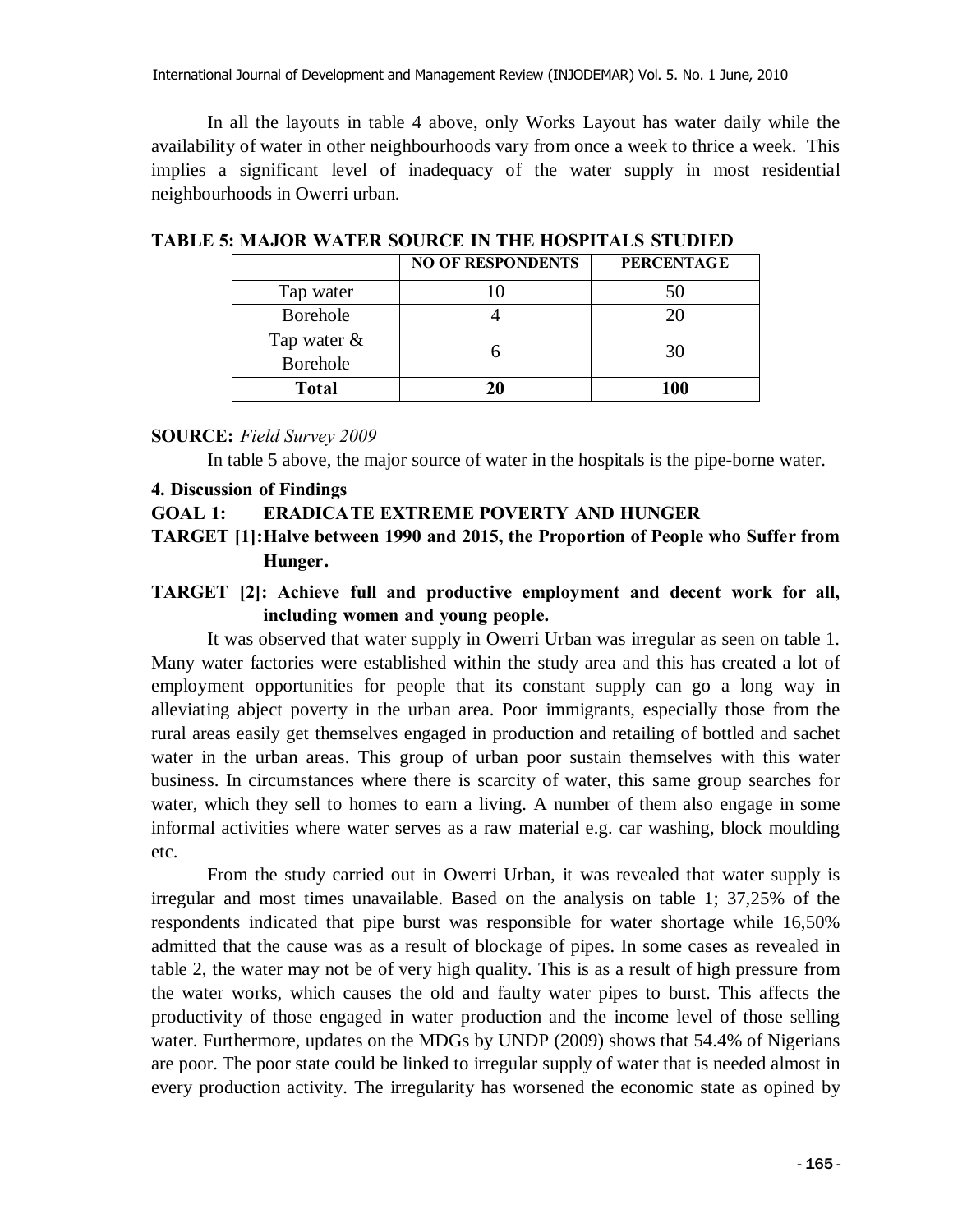UNDPHDR (2008) who stated that the people spend above 3% of the income on water; a condition which the United Kingdom Authorities described as hardship.

During the rainy season, flood water often enters the water mains, changing the colour of the water supplied which invariably makes it unfit for drinking and other domestic uses. In addition, the pipes used in the supply of water to homes were observed to have worn out and need replacement. Some are made of asbestos materials, which are not very safe and can be injurious to health. It is therefore very important that the water facilities need to be maintained and managed properly for effective operations. In effect, those who make their living from the water business most often run out of water supply and wealthier ones now resort to opening boreholes at depths they can afford, irrespective of its suitability to health.

### **GOAL 2: ACHIEVE UNIVERSAL PRIMARY EDUCATION**

# **TARGET 4: Ensure that by 2015, Children Everywhere, Boys and Girls Alike, will be Able to Complete a Full Course of Primary Schooling.**

Achieving primary education is not just by providing physical structures and teachers that will teach the children; rather it entails the provision of a conducive and enabling environment for the children so that they can assimilate what they are taught. A situation where the children will have to search for water first thing in the morning before setting out for school is not an enabling environment. A circumstance where the children do not have adequate toilet facilities with clean water to flush and good water source in these schools give rise to unhygienic environment and exposes them to all kinds of illness. Result of the interviews conducted on the heads of both secondary and primary schools sampled shows that the female students suffer stigmatisation when they menstruate without water to cleanup the impurities on them. This reveals why the World Water Council (2008) emphasised that  $\delta$ Water is needed to be able to educate the children $\ddot{o}$ . Providing clean water and adequate sanitation in schools enables children, especially girls, to attend classes instead of having to walk far to fetch water. They need to have access to water to receive education.

## **GOAL 3: PROMOTE GENDER EQUALITY AND EMPOWER WOMEN**

# **Target: Eliminate Gender Disparity in Primary and Secondary Education Preferably by 2005, and at all Levels by 2015.**

In many developing countries including Nigeria, ascribed roles for women and the female children in the homes have been a hindrance to their development and empowerment. Women and girls need water to carry out the domestic chores like cooking, washing and cleaning. From the analyses on table 4, the study reveals that, most times, water is not available and so they have to search for it. They spend valuable time and energy, which should have been invested in other enriching activities searching for water. This invariably affects women empowerment and development in education, business, politics, etc. In a family where there are limited financial resources, the male children are often sent to school while their female counterparts are denied education so that they can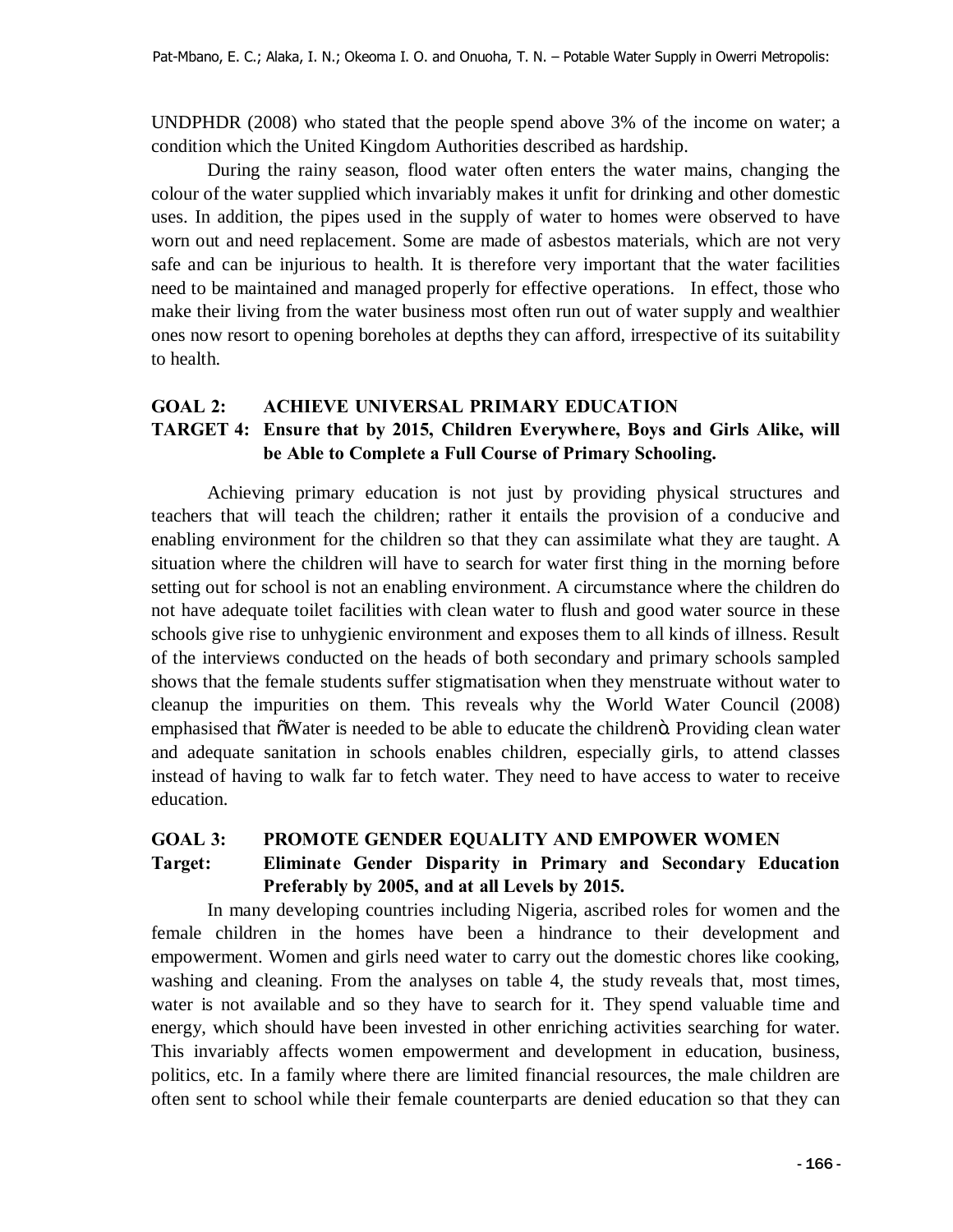attend to domestic chores. Gender and Water Organization (2006) corroborated this idea. In their research carried out in Egypt, they found out that traditional gender roles allotted few rights to women. Women rarely took part in activities outside the home and were fully occupied collecting water, looking after their children, and performing other household tasks. Women are responsible for providing their families with water for drinking, washing and for waste disposal. Igbozuruike (1983) and Ekop (1994) also observed that, at the household level, women and children are the first to suffer as they spend much time everyday in search of water when systems break down.

According to Arriens (2009), women are traditional providers of water and are most affected by lack of access. Some spend their lives as water carriers and do little else. UNICEF (2004) stated that children, mainly girls, are forced to walk long distances for safe water and are in effect barred from attending school. However, if the Millennium Development Goal of gender equality and women empowerment is to be achieved, water supply must be regular in homes and water facilities must be maintained. The time spent on domestic activities will also be reduced. From our study we observed that although the population of Owerri Urban increases rapidly, old facilities were found at the water treatment station, some of which no longer perform. It was reported in an interview that a total replacement of under-laid water pipes has not been done, and there is no modern way of detecting pipe leakages. The respondents attributed this to inadequate funding, poor land use management, vehicular immobility and lack of manpower to execute the job. This situation is feared to have been contributing to poor health condition of people sourcing water from these faulty pipes.

### **GOAL 4: REDUCE CHILD MORTALITY**

# **TARGET 6: Reduce by Two-Thirds, between 1990 and 2015 the Under-Five Mortality Rate.**

Cleanliness is synonymous to healthy living and a healthy nation is a wealthy nation. It is a fact that germs, bacteria, fungi and other microscopic organisms that are capable of attacking the health of human beings and animals thrive in a filthy and dirty environment. Children under five are mostly affected since they are capable of playing and eating anywhere. They are vulnerable to attack and infections if they are exposed to unhealthy environment. This may result to increase in mortality rate. Water is needed for drinking, cleaning, washing and proper sanitation of the environment. An area that is poorly serviced with water stand the danger of pollution and the health of people living in such areas is endangered. According to UNICEF (2004) and World Bank Report (2008), õa child dies every 15 seconds from disease attributed to unsafe drinking water, deplorable sanitation and poor hygiene. World Water Forum for Updates (2006), Facebook.com (2009), Watercentric.org and WHO (2009) corroborate that as at 2002, one in six people world wide - 1.1 billion total - have no access to clean water and the crisis kills 5000 children daily. About 400 million of these are children. Unclean water spreads diseases such as cholera and infact, diarrhoea, which kills 5 million people per year, mainly children. The finding on table 2 corroborates the above opinion. The people in Owerri usually buy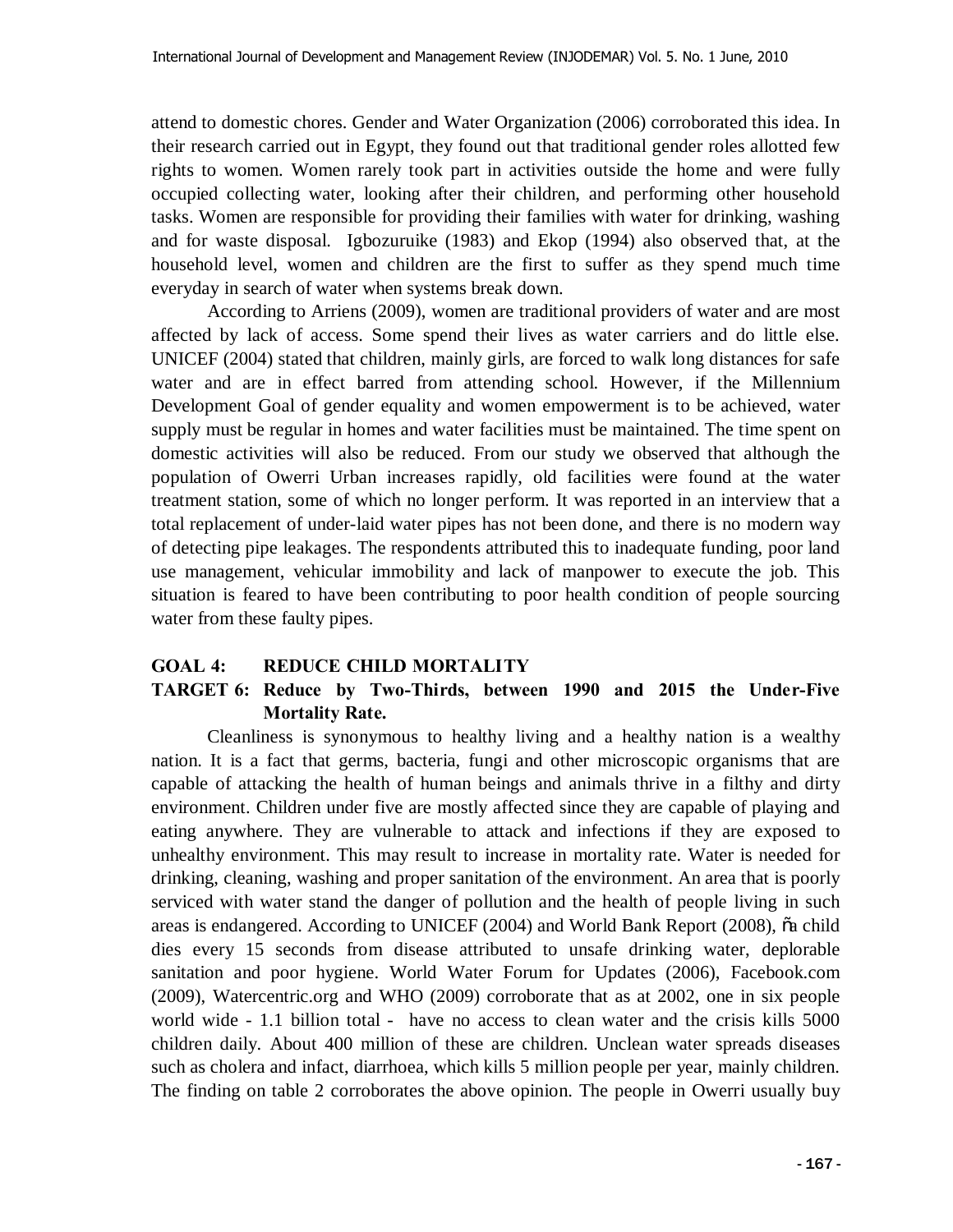water from boreholes owners and from water vendors. This situation is not very safe for children. The quality of water at their disposal cannot be guaranteed as well. It therefore means that the facilities must be properly maintained and safe water supply must be regular for child mortality rate to be reduced by 2015.

### **GOAL 5: IMPROVE MATERNAL HEALTH**

# **Target 7: Reduce by Three Quarters between 1990 and 2015 the Maternal Mortality Ratio**

Just like children, pregnant women need to live in a healthy and hygienic environment. This environment needs to have safe water supply to prevent the women from contacting diseases that will jeopardize the lives of their babies. They also need regular supply of portable water for drinking and other domestic uses. These women are not supposed to be exposed to such difficult task of searching for water and carrying heavy cans of water on their head for long distances. Sick pregnant and post-partum women are most likely to suffer psychologically from lack of sanitation and to pass diseases onto their children. Also, more than half of Africans suffer from water related diseases. World Bank Report (2008) has put the estimate of death related to water-borne-diseases at 1.8million worldwide with children and women being most vulnerable to the diseases. Furthermore, some of the hospitals where the pregnant women and their children receive medication are poorly serviced by water. From the study, the water output of Imo State Water Corporation is  $880m^3/hr$ . from January 6 April 2009; water was pumped for 1.15 hrs per day on the average when there was power supply. This means that only  $1012m<sup>3</sup>$  (927670.04 litres) of water on the average was made available to the public per day. The per capita water production for the first four months of 2009 in Owerri Urban stood a 4 litres/person/day (Field survey, 2009) which is quite below the World Health Organization per capita water standard which is 250 litres a day (IRIN Report, 2006).

From the study as shown in table 5, more than 50% of the hospitals/clinics surveyed indicated that their major water source is tap water. However, we observe that the lack of water supply from the public mains contributes to the poor hygienic state of the clinics. About 20% of these hospitals depend solely on boreholes because the public water system cannot meet their needs. This is also the case in some of the industries sampled. All of them depend on their boreholes. The drilling of these boreholes is capital intensive and it increases cost of production and operation for both the hospitals and industries. It was also found out that 30% of the hospitals/clinics depend on both borehole and tap water is not clear and available. The poor maintenance of water facilities and epileptic power supply hinder, to a large extent, the volume of water supplied to homes, hospitals, schools, and industries. Unless these problems are addressed, there may not be any headway in improving maternity health.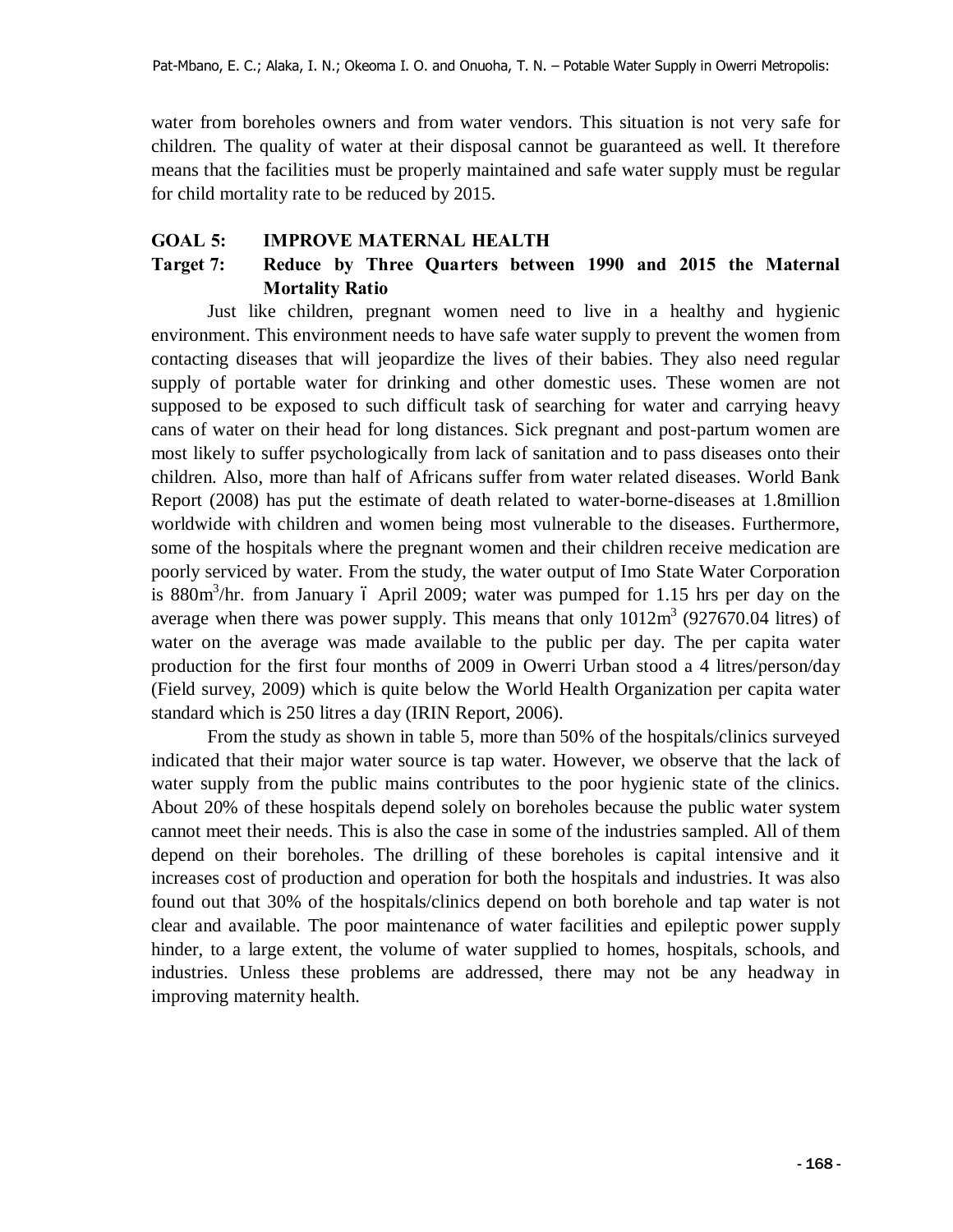## **GOAL 6: COMBAT HIV/AIDS, MALARIA, AND OTHER DISEASES TARGET 10: Achieve by 2010, Universal Access to Treatment for HIV/AIDS for all those who need it.**

### **TARGET 11: Have halted by 2015 and Begun to Reverse the Incidence of Malaria and other Major Diseases.**

By 2015, the target date set for the MDGs achievement, well over 50% of the world of population will live in urban and peri-urban area; majority of them in developing countries. If the present trend continues, the vast majority of these people will be living without access to decent shelter, water and sanitation. Such living conditions could seriously inhibit the various strategies in place to meet the MDGs. A typical case in point can be found in strategies to take care of those affected by HIV/AIDS. Their effectiveness depends to a large extent, on safe and hygienic living condition (Halfani, 2004). Waterborne diseases can be reduced or completely prevented by regular supply of potable water and constant maintenance of water facilities. Disease outbreak can also be checked if the people have access to quality water. HIV/AIDS, malaria and other disease also cannot be combated effectively if safe water supply is not guaranteed.

# **GOAL 7: ENSURE ENVIRONMENTAL SUSTAINABILITY TARGET 14: Halve by 2015 the Proportion of People without Sustainable Access to Drinking Water and Basic Sanitation.**

The Chairman of the UNSGAB- U.N Secretary-General Advisory Board on Water and Sanitation in HDR (2009) said that  $\tilde{\text{e}}$  every dollar spent on water and sanitation is a dollar spent on at least five other MDGsö. He also said that working towards water and sanitation solutions will increase progress in all other areas. UNDP Nigeria (2009) also observed that access to sanitation has attained a crisis point with only 31% being secured while access to potable water is slowly improving. The field survey holds similar view in the case of Owerri Urban. Water is needed to a large extent for environmental sustainability. To meet the target of halving by 2015 the proportion of people without access to safe drinking water and sanitation, sustainable water projects that will serve both the urban and rural areas should be put in place. The target of improving the lives of slum dwellers cannot be improved if there is lack of safe water supply in the slum areas. Urban renewal and slum upgrading practises cannot be effectively carried out without first of all addressing water supply.

### **Conclusion**

Water is needed to a large extent for the sustenance of humans and most of their productive activities as contained in the Millennium Development Goals. However the nonpotable state of water supply in public mains in Owerri has for long reached its crisis point with its resultant hardship on people. The road to the achievement of the Millennium Development Goals in Owerri Urban is yet far and may not be attained owing to the poor and inefficient state of water facilities to boost/ meet the current capacity and quality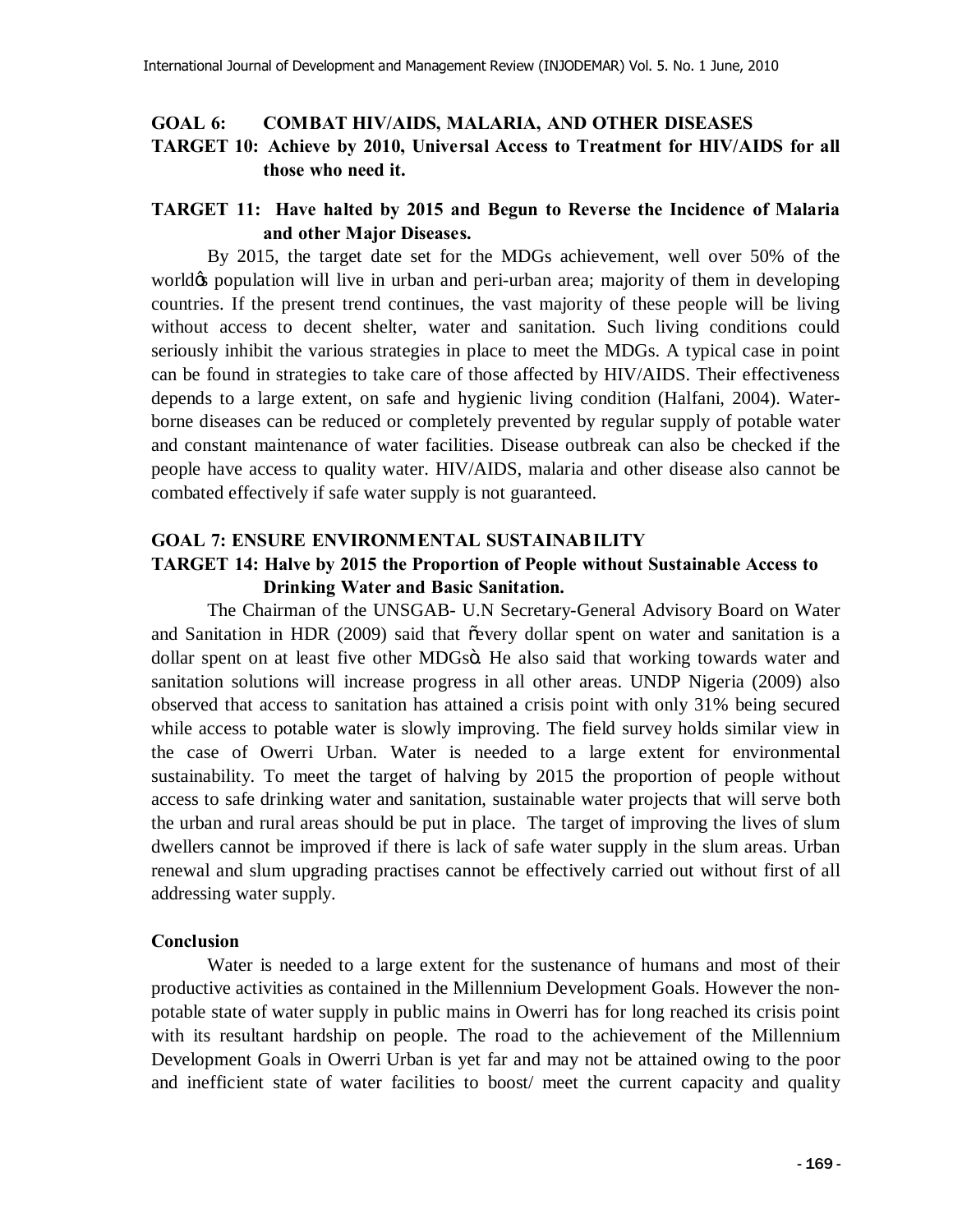required in Owerri urban. A lot of work needs to be carried out to meet the quality and capacity requirement of water in the area.

# **Recommendations**

Based on the above findings, it is clear that there are chronic water problems in Owerri Urban resulting from poor maintenance and management of water facilities in Owerri Urban. These problems could be remedied if the following recommendations are considered.

- Development of a comprehensive water resources master plan for easy assessment.
- Recognition of catchment basins as the unit of analysis in water quality standards, maintenance and pollution control.
- Procurement of modern water plants to supplement the outdated plants that have been over stressed due to high increase in water demands.
- Involvement of the Ministry of Lands for due consideration in granting permission to any Agency that may embark on any activity on land especially along the water routes to avoid the destruction of laid underground facilities/utilities like water pipes which when destroyed could lead to shortage in the supply of water to some communities.
- Developing a detailed water distribution network plan by the Water Board Corporation so as to avoid its destruction during road construction.
- Provision of laid underground facilities/utilities like water pipes which if destroyed could lead to water shortage.
- Making legislations, regulations and standards for water supply and sanitation.
- Provision of adequate fund for proper operation-mobilization of workers, maintenance and management of water facilities and other logistics.
- Increasing the capacity of the Government and private sectors at the State and Local levels to provide and construct high quality hand-dug wells, boreholes and reservoirs to meet the water needs of the present population which has rapidly increased.
- Re-piping, replacement or repair of damaged pipe lines to ensure water purity.
- Re-orientation of the Water Corporation Workers and a well defined distribution of Labour, so as to ease the free flow of water.
- Installation of electronic leakage detectors along the network of water facility in Owerri urban for effective management of the water facility.
- Increasing the capacity of Local, State and Federal Governments to assist urban areas to obtain basic water supply facilities that those urban dwellers can maintain with private sector support.
- Recognition of the need to balance water uses, water allocation and water protection carefully through a regulatory system of the Water Board Management and a participatory approach.
- Monitoring the performance of the sector (water resource management) for sound policy adjustment and development.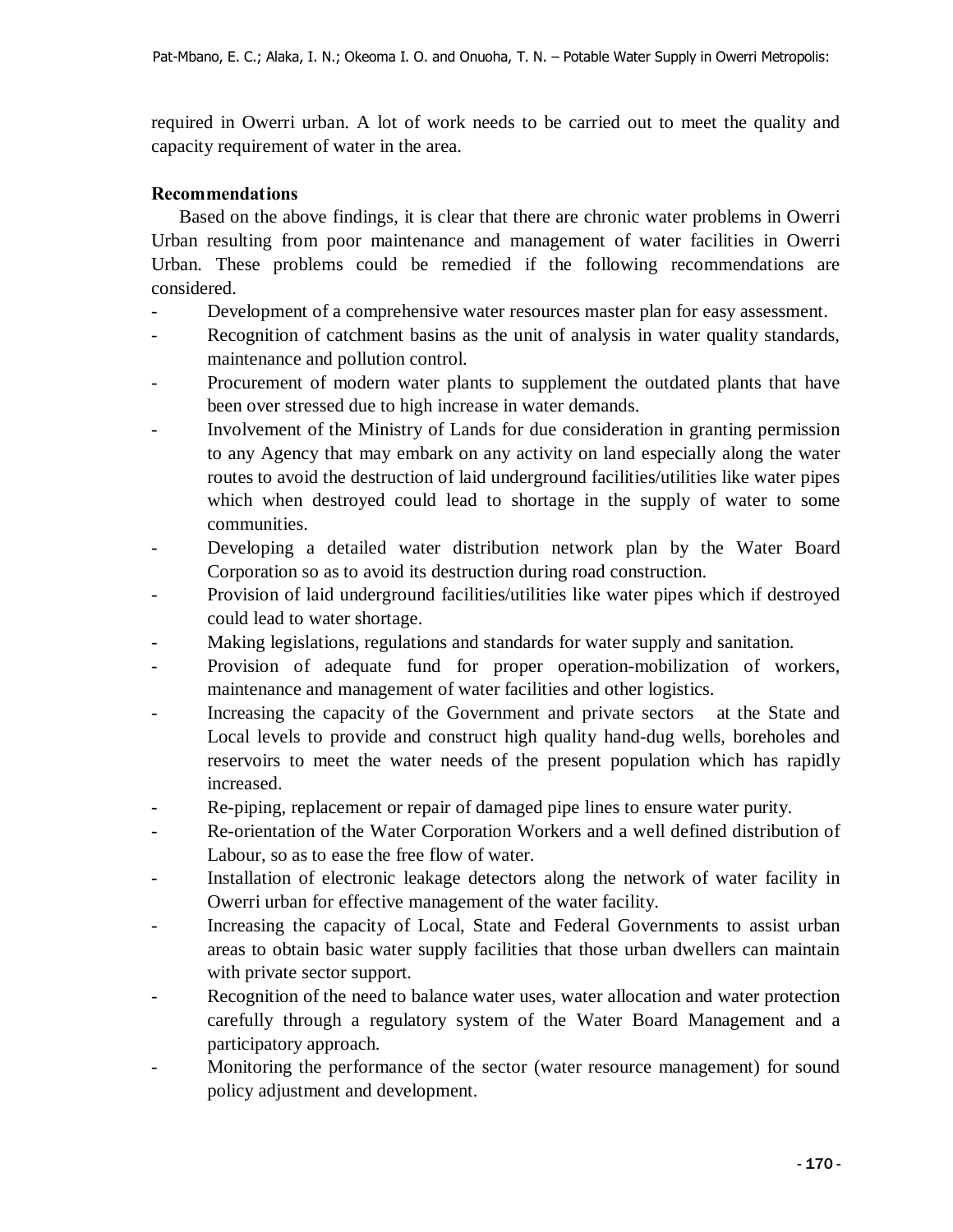### **References**

- Arriens, W. L. (2003) Water and Poverty: Listening to the Poor; In *Water and Poverty Initiative for the 3rd World Water Forum- WWF Kyoto, Japan*, Asian Development Bank, March. 2003. Vol. 35. No1. Retrieved on 5 December, 2009 from *[http://www.adb.org/documents/periodicals/adb\\_review/2003/vol35\\_1/water\\_povert](http://www.adb.org/documents/periodicals/adb_review/2003/vol35_1/water_poverty.asp) [y.asp](http://www.adb.org/documents/periodicals/adb_review/2003/vol35_1/water_poverty.asp)*
- Botkin, D.B. and Keller (2000): *Environmental Science: Earth as a Living Planet*. NewYork: John Willey and Sons, Inc.
- David, C. T (2006)  $\sigma$ Towards an Organizing Framework for Addressing the Water and Sanitation Needs of the Developing World as the Foundation for International Collaboration for Global Poverty Reduction and Sustainable Development**"** in, *Making Urban Water and Sanitation Services Work for Poor People.* UCLA Globalisation Research Centre for Africa workshop. Retrieved on 24 May, 2008 from[www.globalization- africa.org/papers/74.pdf](http://www.globalization-africa.org/papers/74.pdf)
- Ekop, O.B. (1994)  $\delta$ Spatial Variations In Quality of Public Water In Calabar Municipality, Nigeriaö Nigerian Journal of Technical Education. Vol. 11 Nos. 1 and 2, pp. 107-125.
- Facebook (2009) WATER FOR LIFE Give fresh2o, Give Life. Retrieved on December 5, 2009 from *[www.facebook.com/group.php?gid=7273695973&\\_fb\\_noscript=1](http://www.facebook.com/group.php?gid=7273695973&_fb_noscript=1)*
- Federal Republic of Nigeria, (2000) *National Water Policy: First Edition January 2000*. Abuja, Nigeria: Federal Ministry of Agriculture and Natural Resources.
- Free Encyclopaedia (2008) Millennium Development Goals. Modified online on 14 April, 2008. Retrieved on 24 May, 2008 from [http://en.wikipedia.org/wiki/millennium](http://en.wikipedia.org/wiki/millennium _DevelopmentGoals.com)  [\\_DevelopmentGoals.com](http://en.wikipedia.org/wiki/millennium _DevelopmentGoals.com)
- Gender and Water Organization (2006) Egypt Empowering Women's Participation in Community and Household Decision-making in Water and Sanitation. Retrieved on 6 May, 2009 from [http://www.genderandwater.org](http://www.genderandwater.org/) / page/5685.
- Halfani, M. (2004) *World Urban Forum*: Civil Society & Contribution to Local Urban Governance. Habitat Barcelona 13-17 September 2004 pp 24. Human Development Report, HDR (2009) The power of numbers.Retrieved on December 5, 2009 from *<http://hdr.undp.org/fr/rapports/mondial/rmdh2006/reactions/title,148,fr.html>*
- Igbozuruike, U.M. (1983) Social Service in Rural Nigeria: Location and Accessibility in Igbozuruike and Raza, R. (Eds) Rural Nigeria:  $\delta$ Development Quality of Life in *Rural Nigeria" held at the Agricultural and Rural Management Training Institute Ilorin*, pp 45-56.